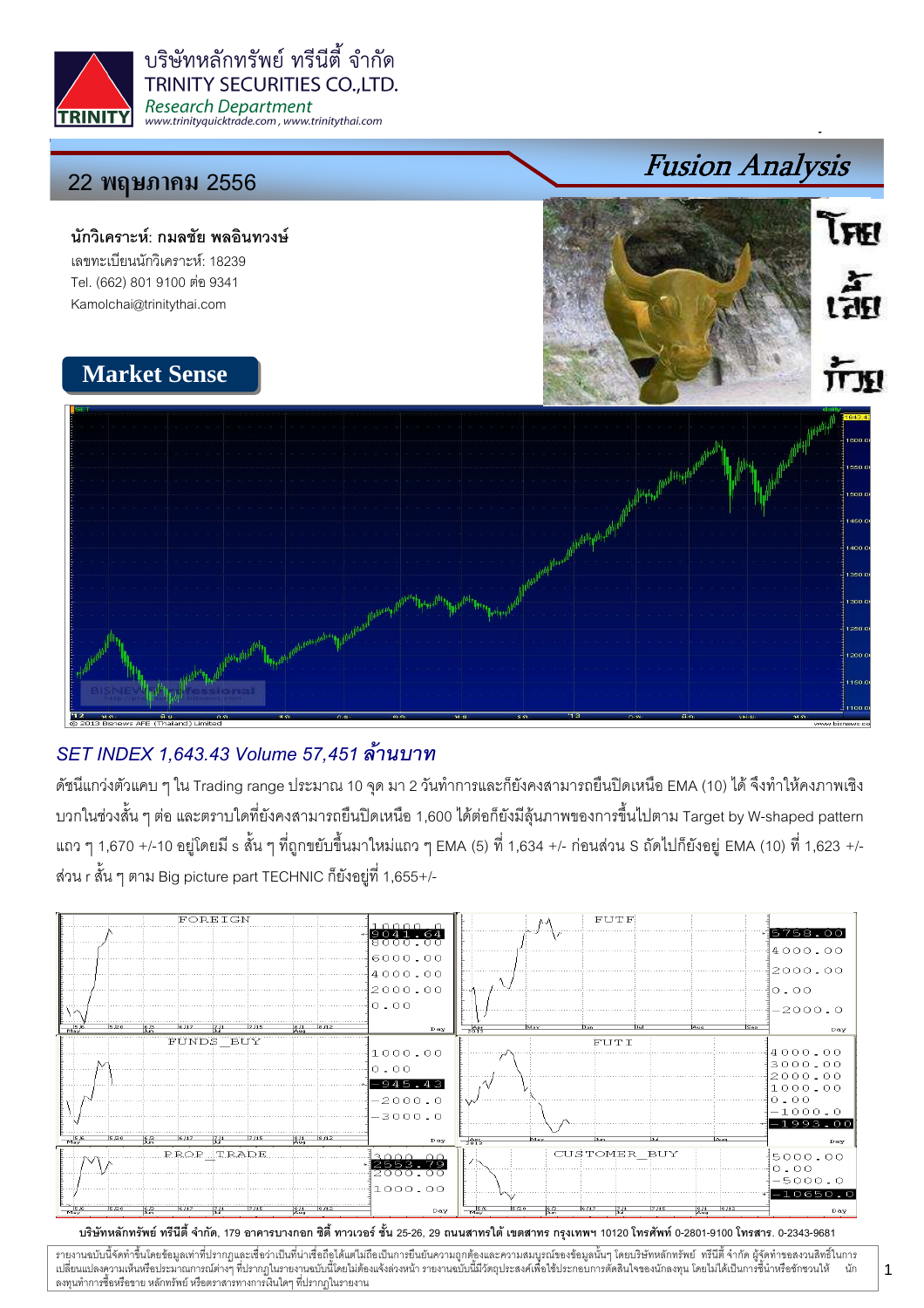

#### SHORT-TERM TRADING





ราคาลุ้นการทะลุ Triangle pattern up with expanding volume โดยเฉพาะหากไม่หลุดแนว รับที่ 1.73 ลงมาแล้วก็จะดู OK อยู่ ร ้อย่ รวมทั้ง Indicator -ระยะสั้นและยาวก็ยังอย่ใน ช่องสัญญาณเชิงบวกที่ทำให้ Trading ได้หากไม่ ถอยหลุด S ที่ให้ลงมา



#### บริษัทหลักทรัพย์ ทรีนีตี้ จำกัด, 179 อาคารบางกอก ซิตี้ ทาวเวอร์ ชั้น 25-26, 29 ถนนสาทรใต้ เตตสาห กรุงเทพฯ 10120 โทรศัพท์ 0-2801-9100 โทรสาร. 0-2343-9681

รายงานฉบับนี้จัดทำขึ้นโดยข้อมูลเท่าที่ปรากฏและเชื่อว่าเป็นที่มากขึ้นตั้งเป็นก็ตะบนการตารามสมบูรณ์ของข้อมูลนั้นๆ โดยบริษัทหลักทรัพย์ ทรีนี้ตี้จำกัด ผู้จัดทำขอสงวนสิทธิ์ในการ i เปลี่ยนแปลงความเห็นหรือประมาณการณ์ต่างๆ ที่ปรากฏในรายงานอบับนี้โดย การกระบบกันไม่ได้รับระบบการตัดสินใจของนักลงทุน โดยไม่ได้เป็นการขึ้นำหรือขักชวนให้ นัก ลงทุนทำการซื้อหรือขาย หลักทรัพย์ หรือตราสารทางการเงินใดๆ ที่ปรากฏในรายงาน